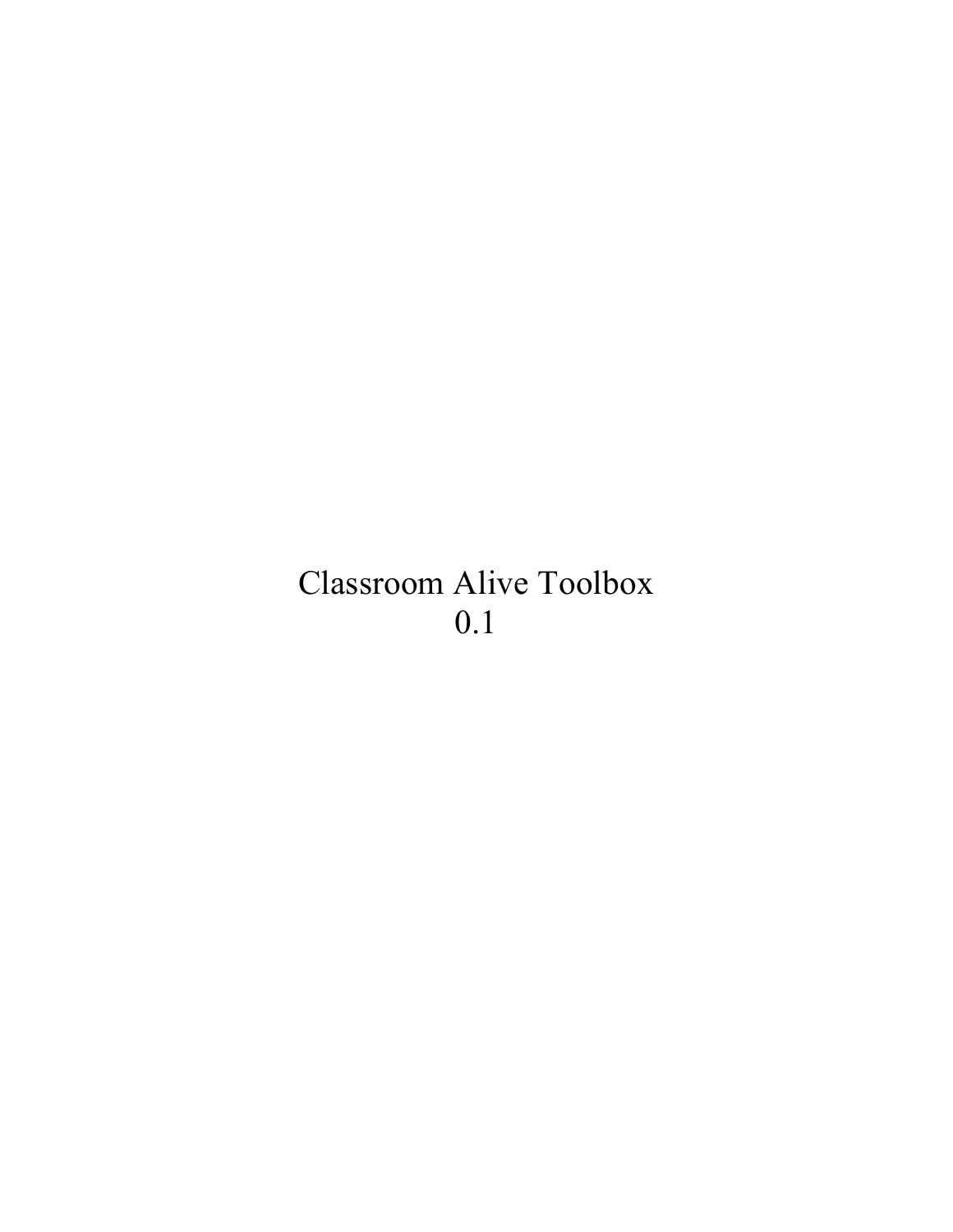## INTRO

Classroom Alive (CA) is a model for peer-led journey-schools. By taking intellectual studies on a physical journey, CA students create a context which challenges and cultivates their physical, social, intellectual, and creative capacities.

The central framework of CA is simple and consists of three core elements, uniquely manifested on each trip.

- 1. A walking journey between two points
- 2. A group of individuals following paths of self-directed study
- 3. A rhythm of peer-led learning practices.

CA journeys are all self-organizing. There is no group who organizes the journeys for students; rather there is a community who supports inspired individuals to create their own trips.

Wo(a)nder On.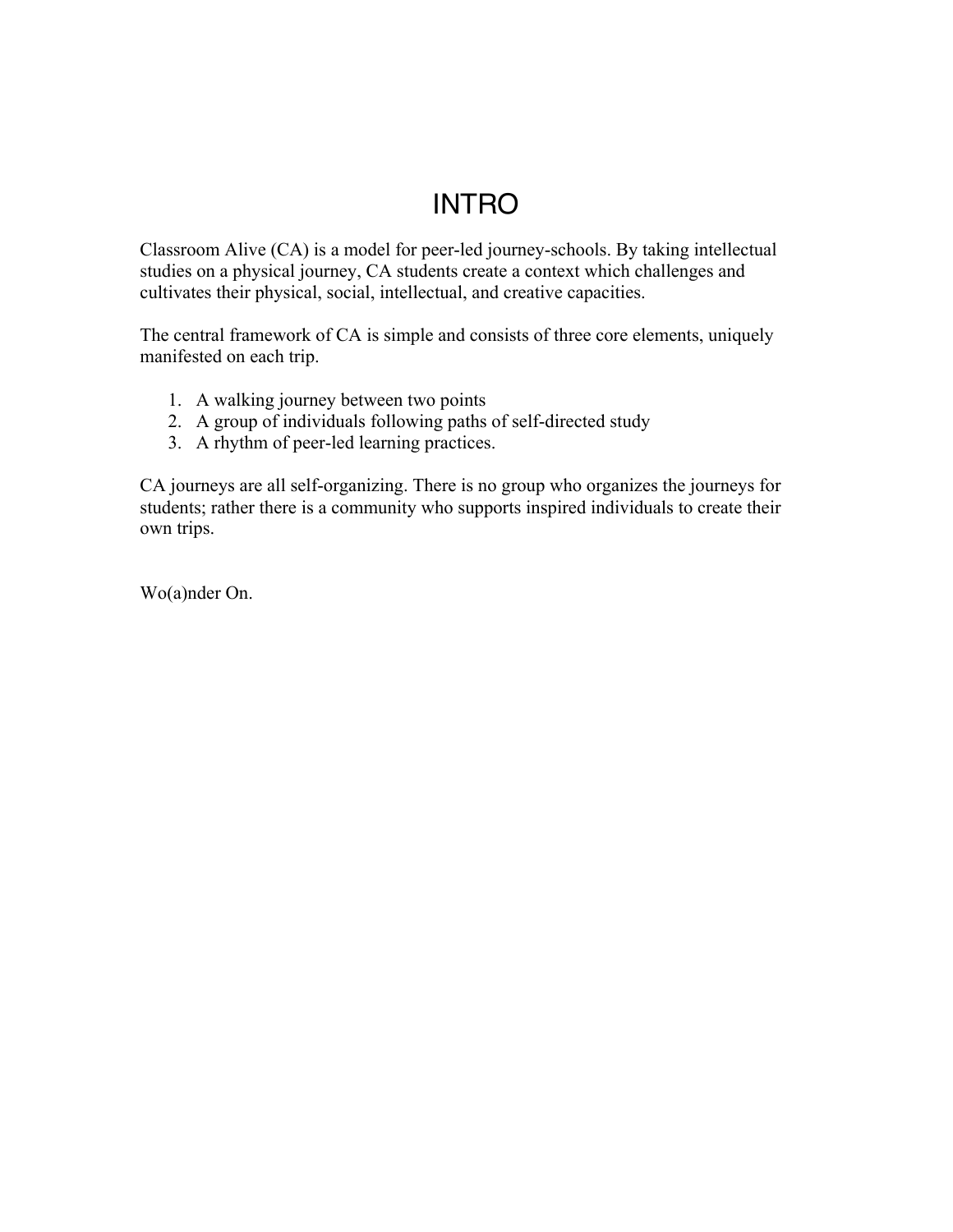## INDEX

The Four Phases of Creating a Journey

#### **Forming a Core Team** & Partnering

Admin Work **Constitution** Communication **Partnering** 

#### **Designing the Journey**

Organization The Route Joining Decision Making Communicating with the World Finance

#### **Creating the Studies**

Self-Directed Studies Studying While Journeying Challenges Faced by Self-Directed Students Creating the Peer-led School Group Practices

#### **The Practicalities of the Journey**

Food *(shopping sheet for amounts, cooking tools and tips, recipe ideas)* Water Route Wild Camping Daily Schedule Study Space Physical Health Gear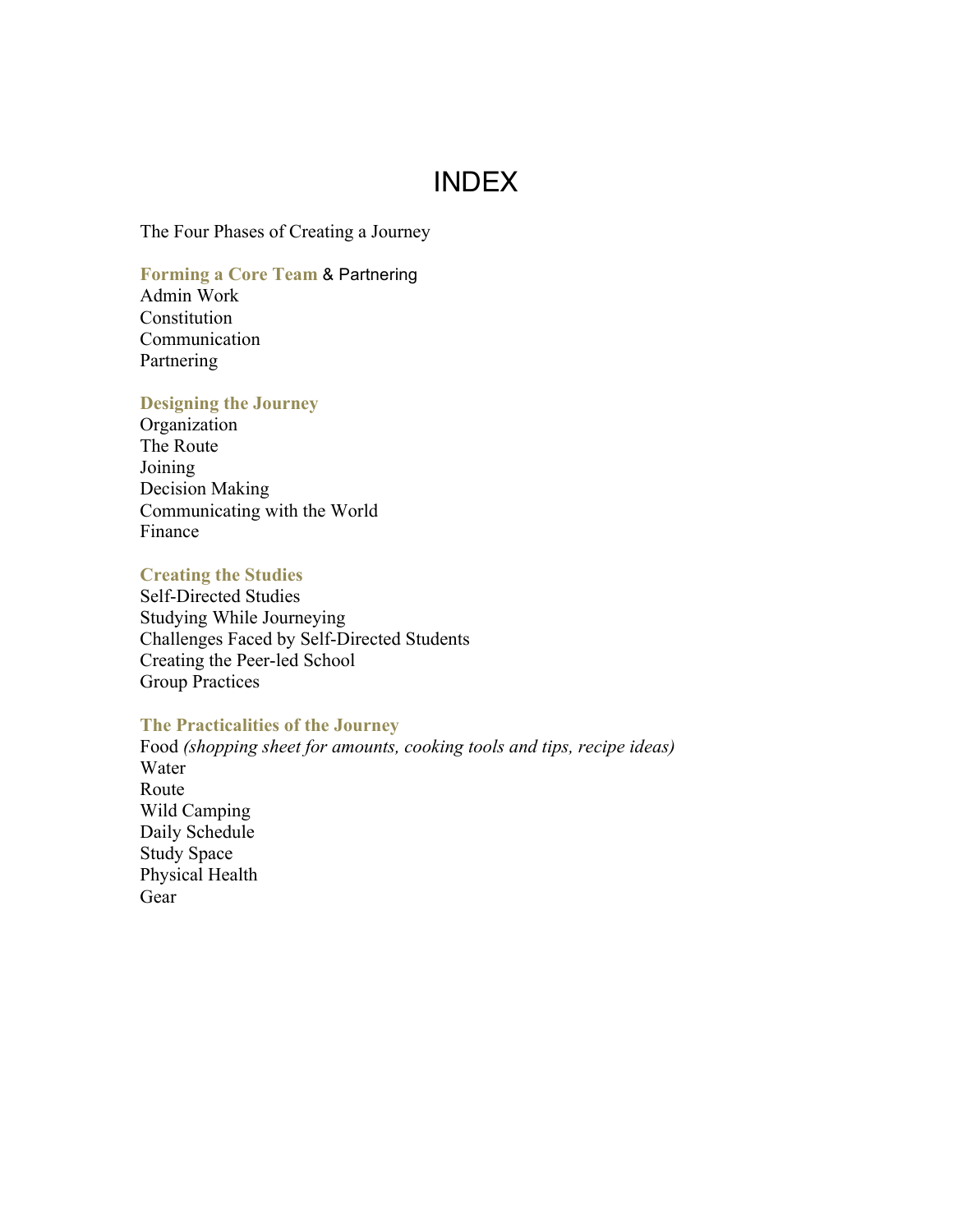## THE FOUR PHASES OF CREATING A JOURNEY

The undertaking of a Classroom Alive takes place in four phases and this booklet examines the essential elements of each step in turn.

#### **Core Team & Partners**

At its essence a Classroom Alive exists out of nothing more than the agreements and intentions of a group of individuals. To create a Classroom Alive journey two or more individuals interested in undergoing such an experience must come together and set the intention. These individuals become the Core Team whose first step is to Partner with past alumni. Partnering connects new teams to past organizers to support them in the design phase and assure their vision is aligned with the principles of Classroom Alive.

#### **Design Phase**

The design phase is when the Core Team creates the way the Three Core Elements of Classroom Alive will manifest on their journey. Many of the opportunities to really create a vibrant school rest in the work of the design phase. Ideally a time and place have been set aside to kick-start the Design Phase. Keep it clear, keep it wild, keep it alive.

#### **Creating the Studies**

Each student is their own professor and as such must create their own curriculum and syllabuses. This process will be different for each student. There are a lot of good resources out there for self-directed students. In addition to this, a Classroom Alive journey is a student collective. The shared study practices that are created and held by the group will be instrumental in the level of success that each student individually experiences.

#### **The Journey**

Trying to undertake a long journey with a group of people is challenging; having ample time to study whilst journeying is even harder. When you begin walking, the practicalities of where to sleep, what to eat, and much more will fall into place in accordance with each group's individual needs. Dancing with the chaotic and fun nature of these practicalities will be great impacted by the communication forms that were created during the design phase.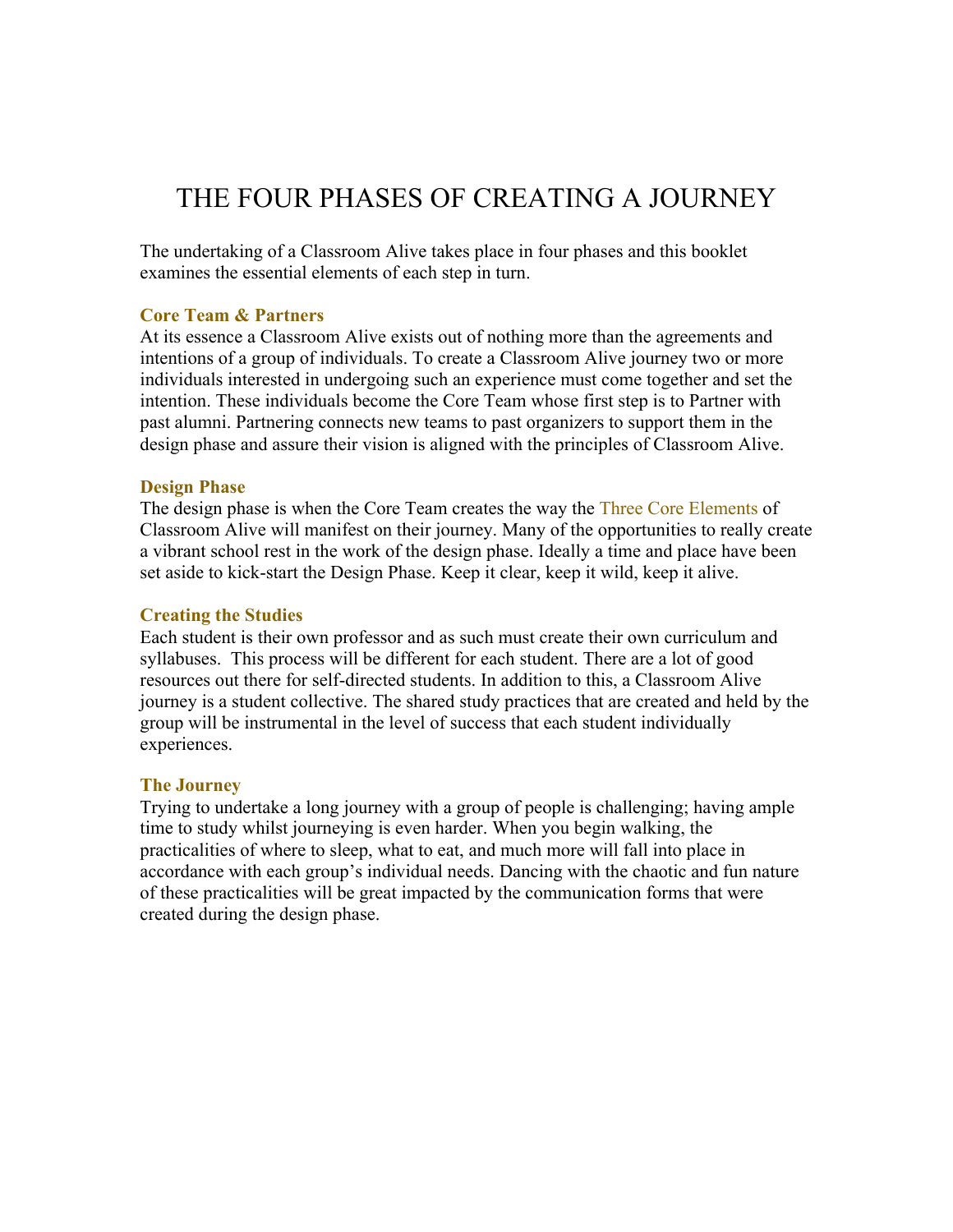## CORE TEAM

*Creating a Classroom Alive starts with a group of two or more inspired learners, making the commitment to each other to undertake the journey.*

#### Admin Work

Before we launch into all the fun stuff, we have to say that committing to be a Core Team member of Classroom Alive is not all chuckles and ponies. There is a lot of *administration and organizational management* involved. If the core question of the self-directed learner is "what are the experiences that will best cultivate my growth", then any perspective Core Team member must ask if they actually feel called to the building of administrative and organization skills. *This work will take up a significant chunk of your study time* so if you are really just interested in learning about bio-chemistry for example, then maybe creating a Classroom Alive is not for you. That being said, being a Core Team member and creating a Classroom Alive for those who are interested in organizational and leadership capacities is an invaluable experience. *It is simply a question of discerning if these are skills you are interested in developing.* If so Core Team on towards glory! If not, maybe there are better paths for you, or maybe join a Classroom Alive for just a couple weeks.

#### Communication

If you find yourself with a friend or two who all feel inspired to take up creating a Classroom Alive rock on. So the fun starts*.* Now your job is to bring as much *consciousness to the process of creation* as possible. *At the root of this lies your communication.* Collaborating is not easy and it is at the edge of your thinking where the most interesting work will take place. In the Core Team it is essential that you learn to gracefully move in disagreement and to communicate freely.

Classroom Alive as an infrastructure exists almost nowhere but in the space between people. Most organizations have the benefit (or hindrance) of physical infrastructure that holds them and which has been shaped by previous intention. Classroom Alive is constantly created out of the flows of communication between, at first the Core Team, and then later, the participants.

Keep it clear, keep it wild, and most importantly, keep it caring.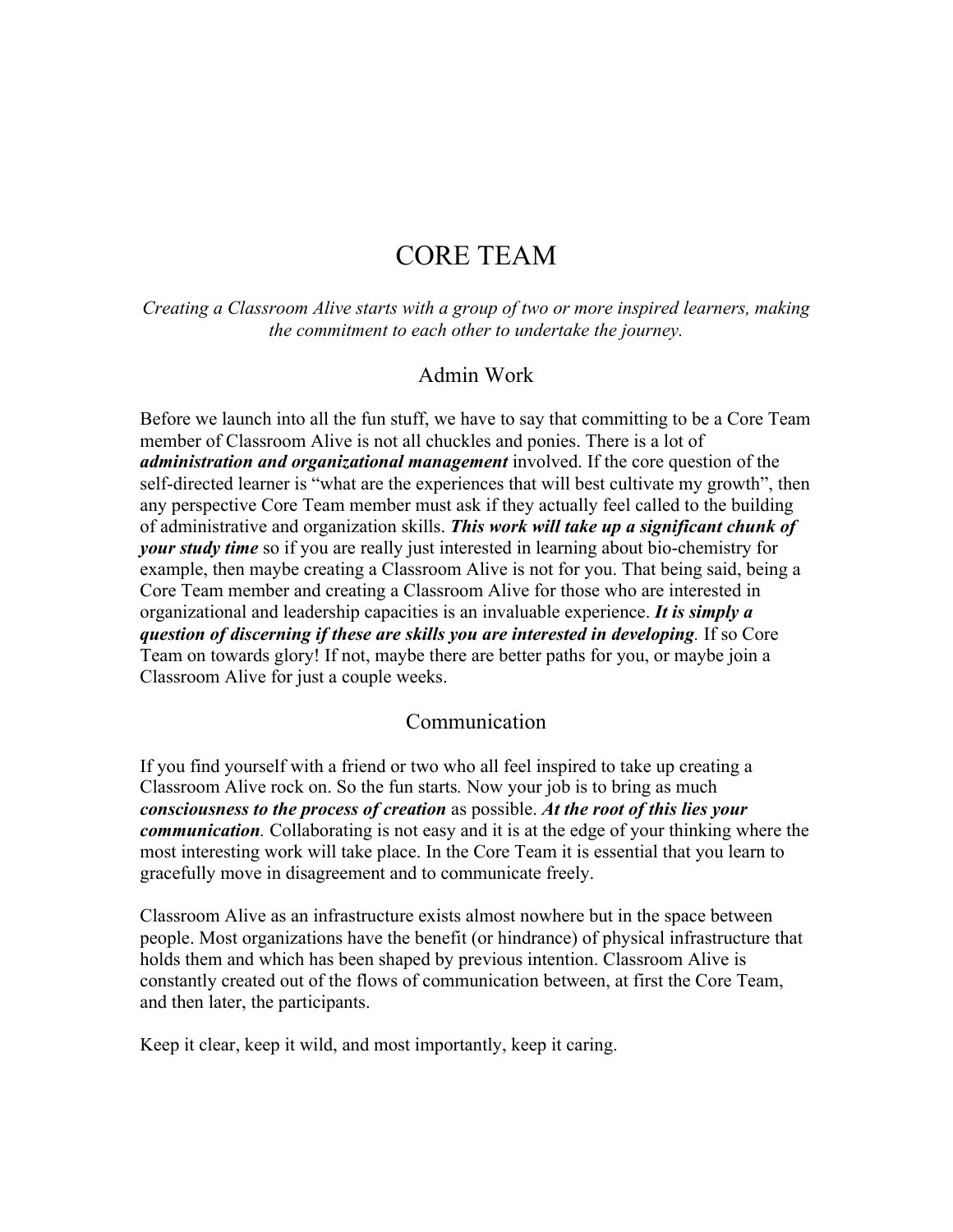## Forming Agreements

This is why it is important to form clear agreements or principles to guide the endeavor. Below is an example of how some CA core-teams have formed their agreements. In this case it was written as a simple constitution which articulates core intentions for a healthy learning space. Whatever you decide upon for your journey, the Core Team must commit to the principles as more than mere words at the root of your intentions. They must be taken up as living qualities.

The Constitution used by both *CA - Sweden to Greece* and *CA - Ireland*

- **Respect for the Earth**: *To respect all that exists outside of us in our environment and to strive to meet with openness and clarity all the places we encounter.*
- **Love for the Other**: *To strive to meet every human being with love and respect.*
- **Awake Self**: *To strive each day to be awake to, care for, and act from ones inner Self.*
- **Wonder for the Unknown**: *To be striving to act for the highest potential of the world. To have reverence for the vast unknown and wonder for the mysteries of the world.*

## Partnering

Partnering is the process where newly formed Core Teams have skypes with past organizers to get mentorship and to make sure their intention is in line with the principles of Classroom Alive. Send an email to  $info.classroomalive(ægmail.com)$  answering the following questions and you will get connected to the organizer alumni network.

- Who are the individuals in the core team (interests, questions, skills, etc)?

- How do you know of Classroom Alive?
- Where do you imagine your trip will be?

- Days and times (incl. your time-zone) you would be available for a Skype in the next three weeks.

Partnering is a way for new teams to receive support and for the community to make sure each new proposed journey is in line with the principles and practices of Classroom Alive. In order to use the Classroom Alive name for your journey it is necessary to go through the partnership conversations.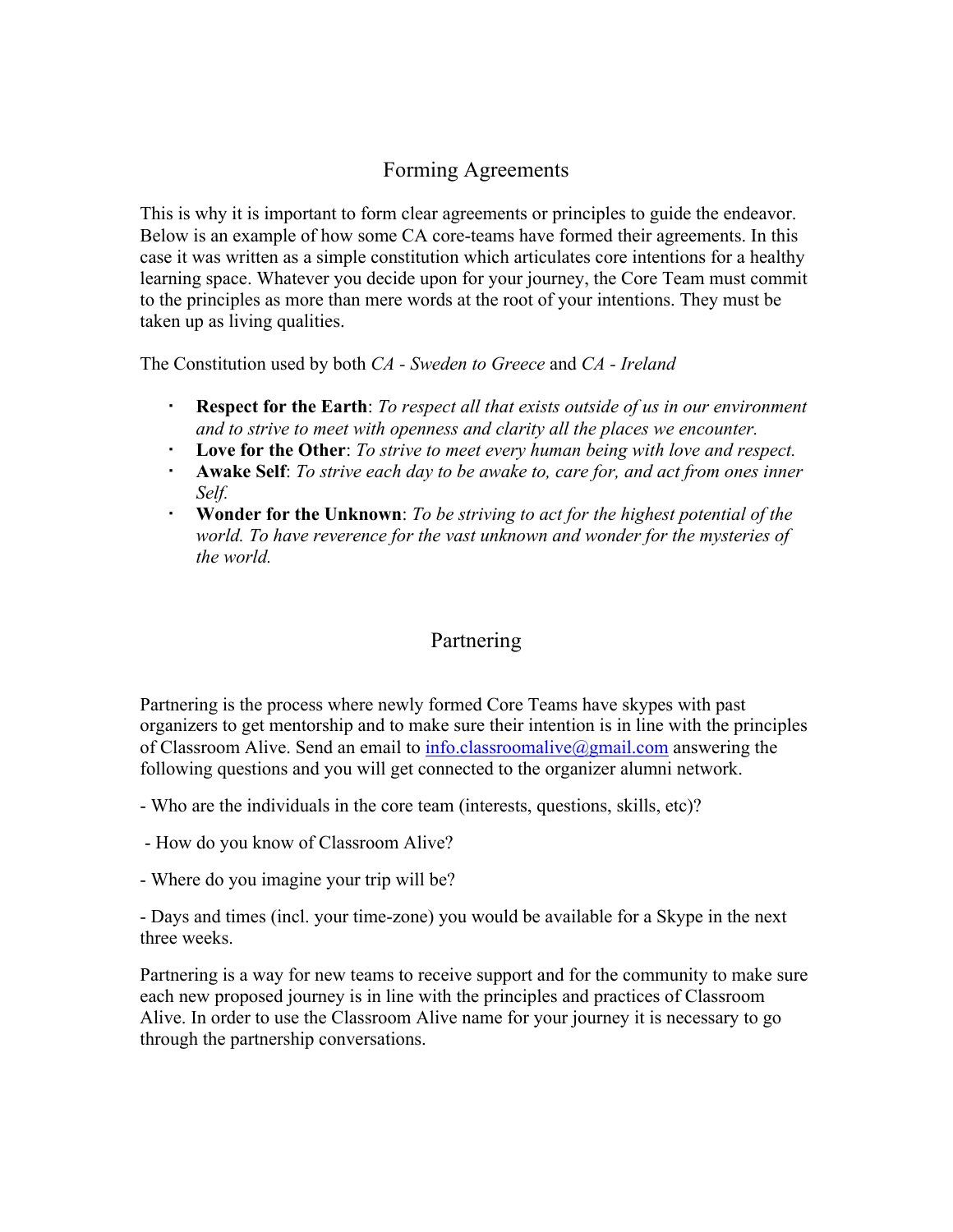## DESIGN PHASE

#### *In creating a Classroom Alive students are creating their own studies, but they are also creating a school.*

#### The Route

The first question for a Core Team is between what points will you be travelling? This is the foundation of the whole experience. When deciding your location keep in mind the vast effect climate and terrain will have on the experience. This fact cannot be stressed enough; your environment will be your classroom! Things to consider are: temperature, average weather conditions, difficulty of terrain for traversing, access to water, access to food, and places to camp. No matter what, taking your studies on the road will be challenging. When finding your overall route look for ways in which your environment will support your study experience.

A key component of this is creating an overall route schedule that leaves enough time so that the journey is not pressured! Classroom Alive is not meant to be about performing great physical feats, rather the walking provides the steady, slow foundation of rhythm and lifestyle. Something which previous Classroom Alive's have done is to integrate flexible sections of hitch-hiking into their schedule, so that distance could be made up if needed. In this way the group felt flexible to be walking whatever distance felt appropriate on a given day. The length of the route is another important question. A Classroom Alive is always a minimum of a month long and has a maximum of roughly 372 years. When considering the length of time of your journey, keep in mind the longer you walk the deeper and stronger a culture and school you will build. Imagine the camaraderie on year 371!

#### Joining

In designing a Classroom Alive journey you must consider, will it be open for others, if so what structures will be in place to support this process? If someone does want to join how will you decide if they can? Having the experience open to others is what can make it a truly collaborative, diverse, and dynamic learner's collective. It also however, takes planning and the more the Core Team is clear in their intentions and agreements the simpler this process will be.

Will students be joining whenever they like for however long they like or at specific times for specific periods? We have found that having students come in and out can be both fruitful and challenging. It offers bursts of inspiration and new insights as the students bring a fresh perspective to the experience and the studies. An essential aspect of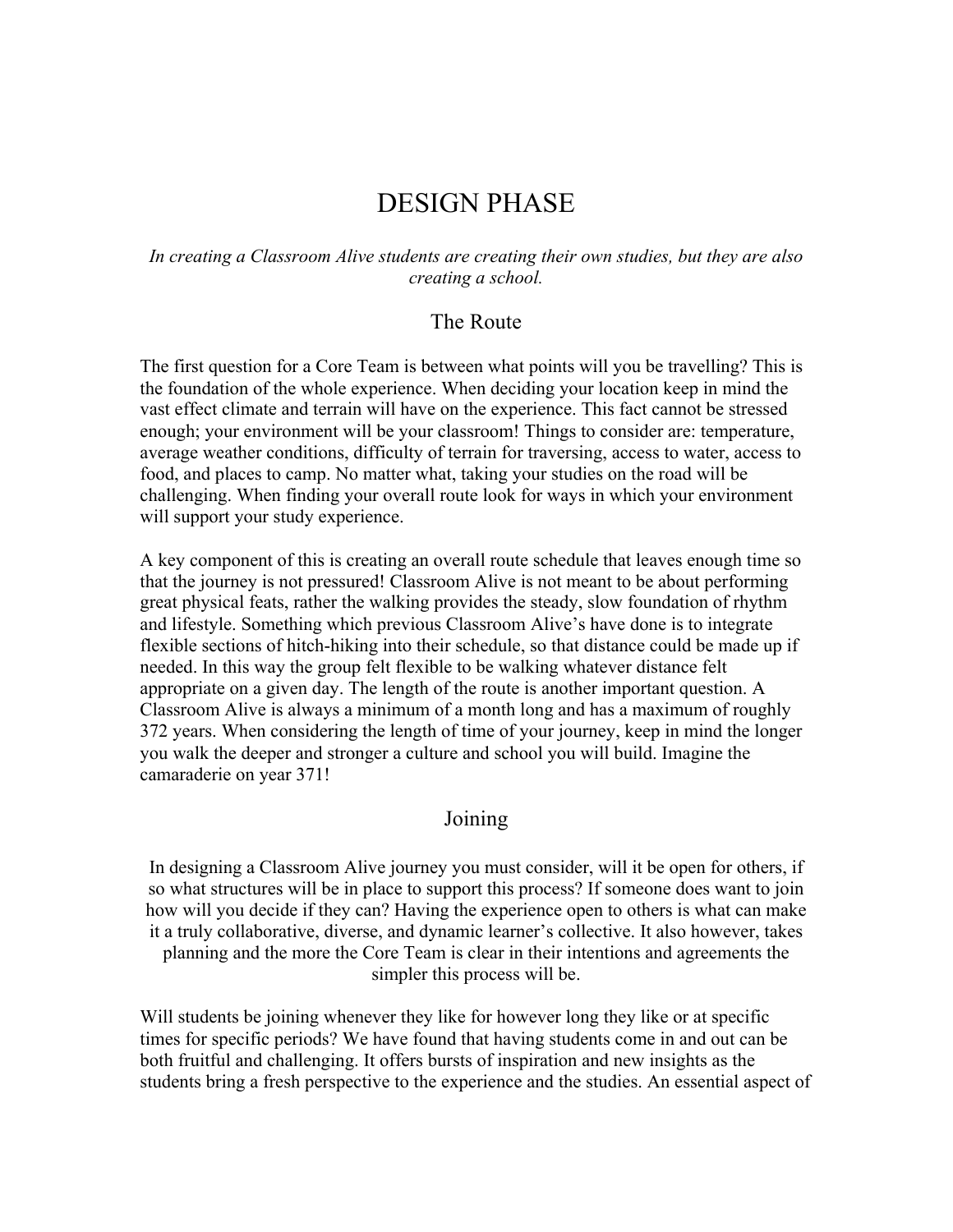CA however is creating a community of learning. The constant coming and going of students can make this difficult.

Open weeks are a model that can be implemented to provide a balance of this dynamic. Open weeks are pre-selected days or weeks along the journey during which students who are interested in a short experience can join. We have noticed that in general it takes one week for students to get comfortable in the physical experience, and three weeks to arrive completely in their studies. Many have walked on CA journeys for as few as 3 days however and still had worthwhile experiences.

Ultimately you have to work with two questions for students joining the walk. Is this the right experience for them now, and is it possible for this CA journey to maintain the integrity of its intention if this person joins. You must find an application process that answers these questions and works for you. A summary of previous processes used by the other CA journeys is below:

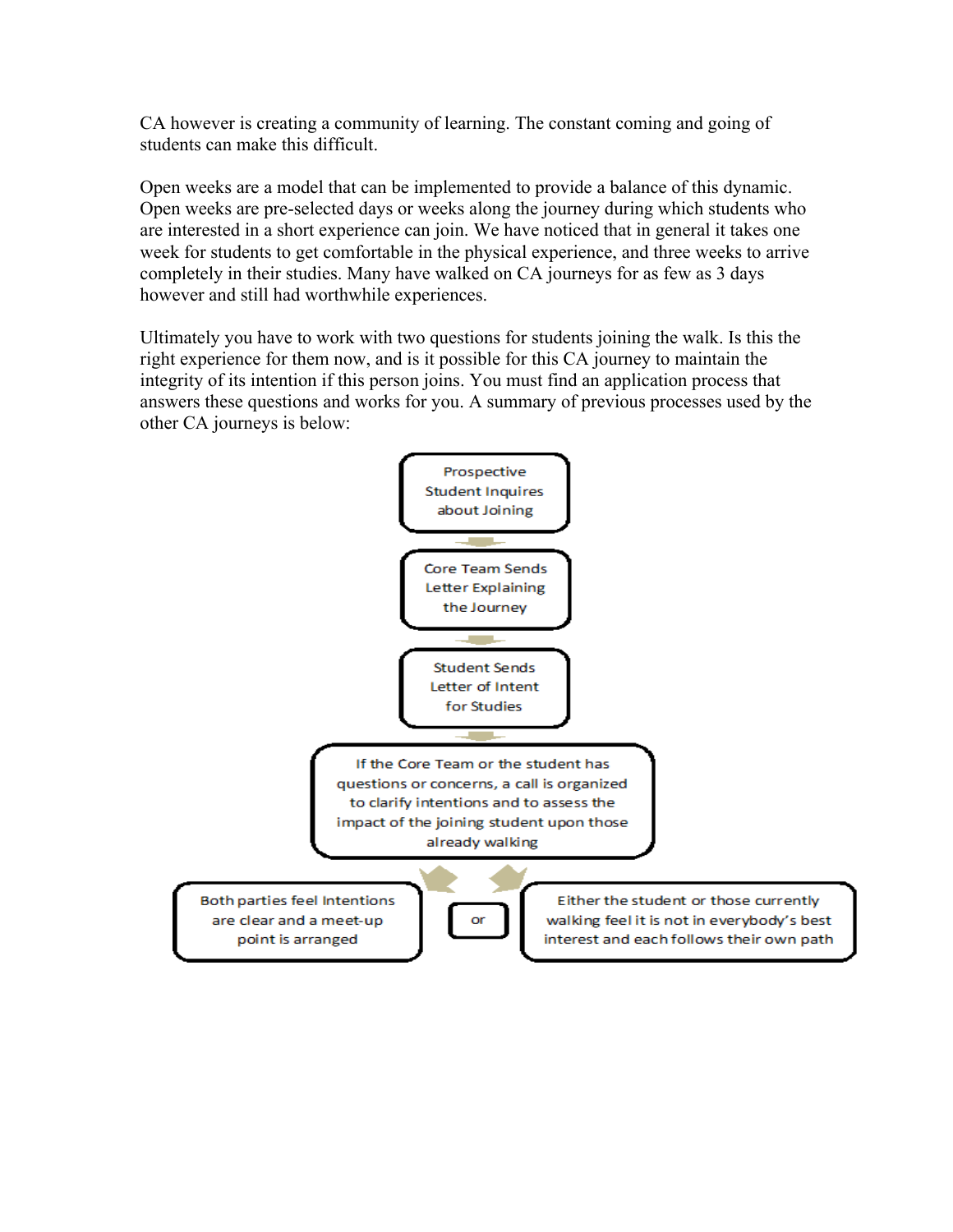### Decision Making

What is needed is a clear, simple, and inclusive way for decisions to be made on the journey. Examples of questions that this process will need to be able to address are: What if someone gets sick? Where should you camp on any given night? Who decides the exact details of a given section of the route? Below is a model called Decision Alive that has been used on previous journeys. Other CA journeys can replicate it, tinker with it, or use something entirely different, just be clear!

#### **Decision Alive**

The model of Decision Alive is founded on the principles of **division of labour**, **empowerment** and **accountability**. Decision Alive is a meeting that happens on a rest day at the beginning of each route cycle (roughly 7- 14 days). At the beginning of the meeting, the group shares reflections from the past cycle on each role that somebody had taken up (route, food, studies stewards, evening host, online communication, time keeper, finances, Node-organizer etc.) Then each role is named in turn and those who want to take it up for the coming cycle indicate so, and anybody who wants to nominate somebody for the task can also do so. With larger tasks a team of two or three can be chosen. That team is then empowered for the duration of the route cycle to incorporate the reflections of the group with totally authority for the route cycle. If however, at some point, somebody feels that they cannot not go along with a decision, (**not that they didn't like** a decision, but that literally, they **cannot** go along with it) then a consensus circle is called to find the best decision for the group. This model rests on the balance of **empowerment** and **accountability.**

The decision making model will greatly define who has authority over what decisions. It is important however to reflect on two questions. Once the journey begins will there still be a "Core Team"? If so what responsibilities will they have, will authority be transferred to the group after a period of time? What effects will this distinction have on the experience? If students are joining once the journey has begun, how will new students' participation in maintaining the structure change as they become more integrated into the essential aspects of the journey. Is there a time period by which, for example, students are considered to be part of the Core Team? For example a student joining for one week should perhaps not be in charge of the communications but one who will be there for a month could.

#### Communicating with the World

This is simple and essential. Create a website or a blog and share your intentions and experiences. This will both hold you accountable to an outside community and provide a source of support witnessing for your journey when you have doubts. This also can be the portal through which prospective students find your journey as well as where you communicate to them.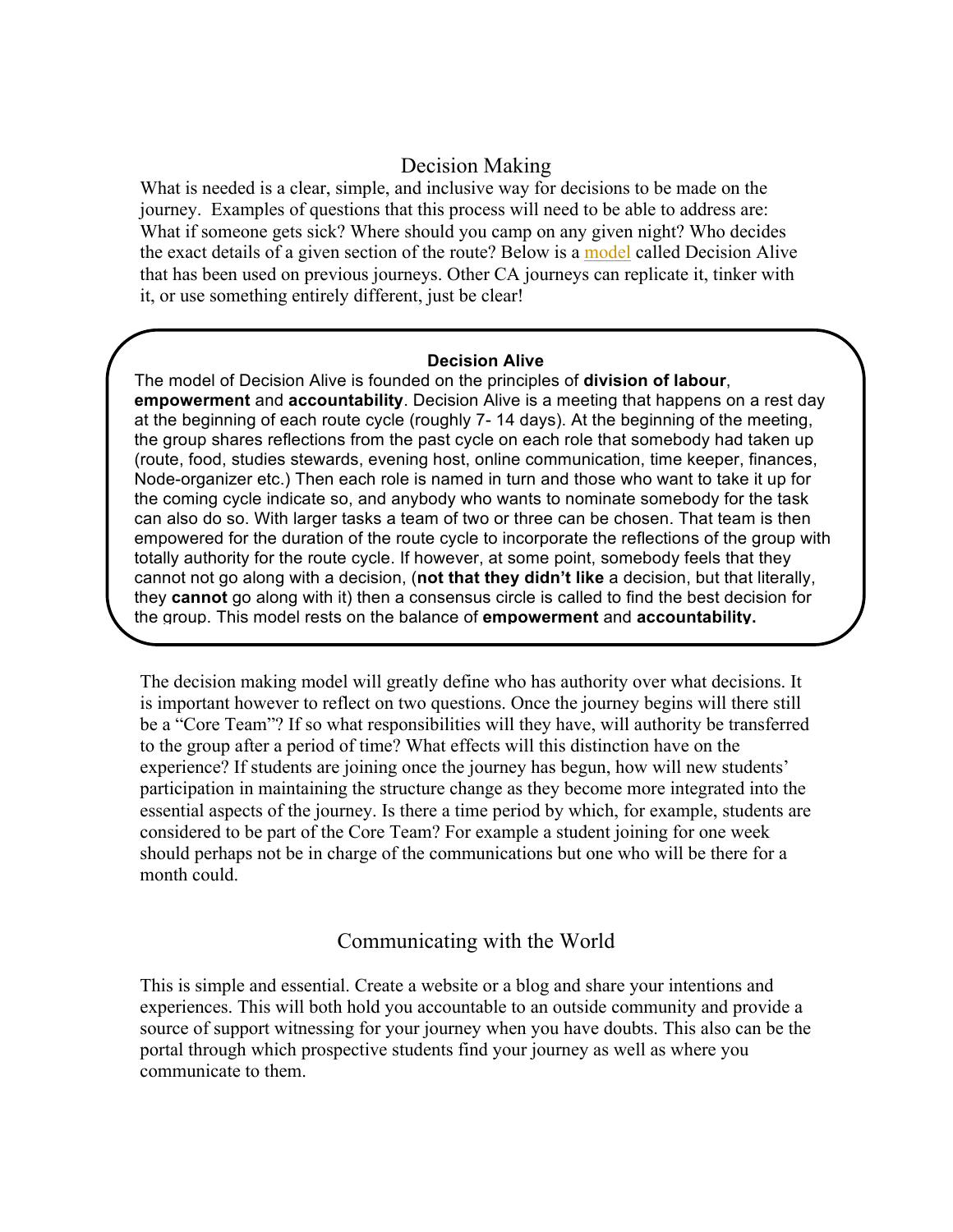### Finances

How will you finance your journey? While Classroom Alive is more cost effective than any other form of education it can be a challenge for some students as you cannot work while on the journey. Classroom Alive also aims to be an inclusive place and allow for students to join regardless of their economic circumstances. Past trips have been funded by a mix of individual financing, support from foundations, and peer donations. Being part of the CA network can help other CA's show their validity as an educational endeavor and apply to various foundations, depending on their location. Crowdfunding can also be an option.

On past CA trips, with the aim of making the journey economically accessible, students have covered basics costs out of a shared pot to which all students freely contributed different amounts according to their personal finances. A common pot will leverage collective buying power and allow the group to buy and cook food together and but requires that the group trust each other to operate economically in a way that serves the purpose of the whole and wellbeing of all. This can be a challenge for some people but will help build the spirit of trust, equity and gift. It can happen, however, that through a collective pot people "fall asleep" to money, so it is important to find a way to balance this with practices that bring awareness money.

The basic costs will vary depending on where you are and how you chose to live. Below is a list of costs per person as experienced in Western Europe (Scandinavia excluded). The weekly costs for transport and accommodation are based on very infrequent usage.

Food: 25 - 60  $\epsilon$  per week Transport:  $10 \in \text{per month}$ Accommodation:  $12 \in \text{per month}$ Gear: 30- 50  $\epsilon$  per month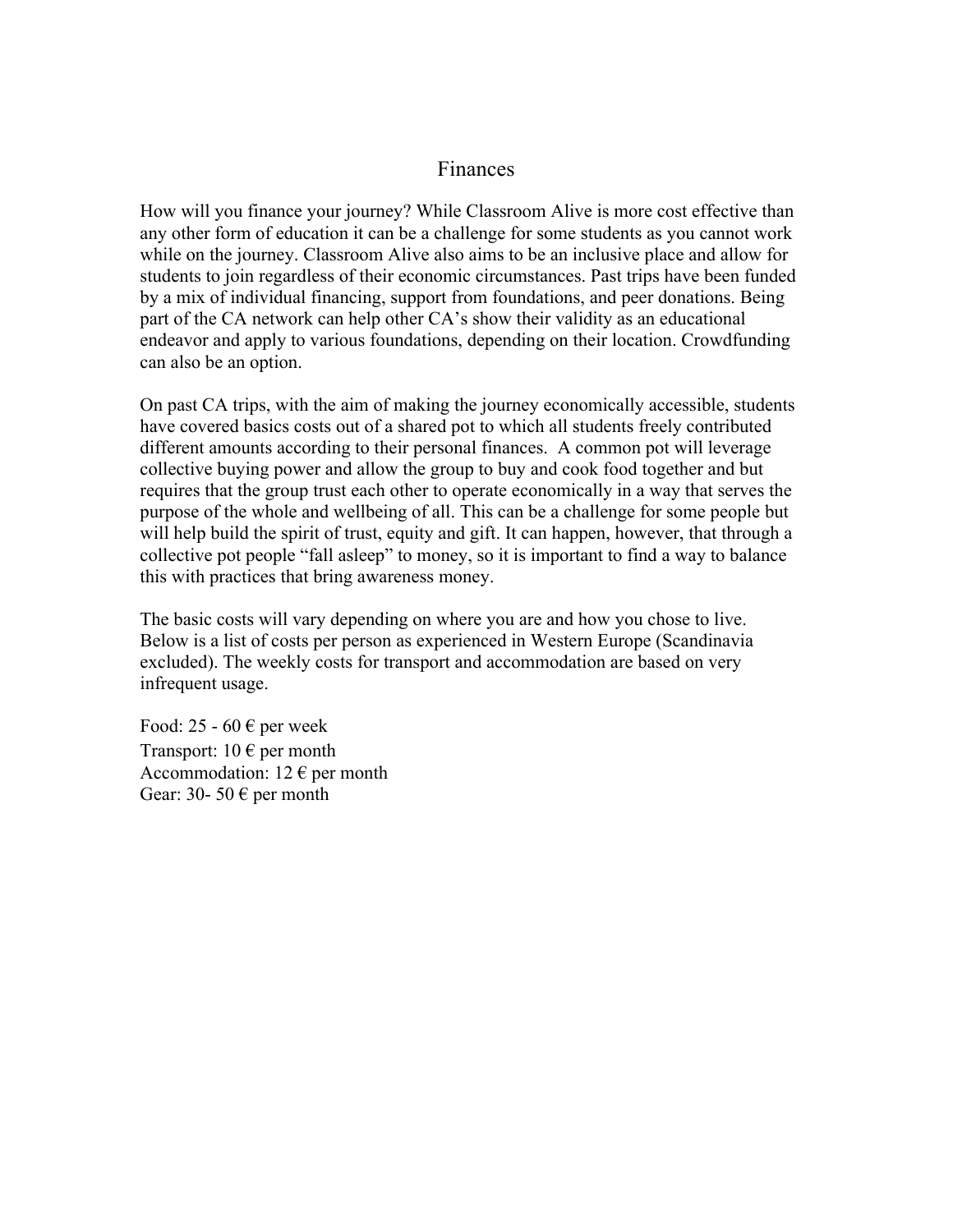## CREATING THE STUDIES

*As the journey is designed the students work individually and collective to design how they will conduct their studies. Creating the studies take place in two parts: Individual Studies and Peer-led Learning Practices.*

#### Self-Directed Studies

There is a lot to say about self-directed curriculum design in general. Below are just some brief points to reflect on when designing a curriculum. There are a plethora of very goods resources available that go into more depth in the subject. One especially relevant website for curriculum design is Open Masters http://www.openmasters.org/, more resources can be found at the end of this section.

#### Syllabus

• Search for syllabus of courses in the topic you are interested in. Search online, ask friends in school, go to professors. Don't only find singular resource; collect webs of insight as much possible, build upon other teachers and students resources for engaging with the topic you are interested in.

#### **Checkpoints**

• Create clear checkpoints (Writing assignments, teaching, mentor check-ins, etc) which follow the path of interest you wish to take. Don't make the checkpoints too ambitious or you will become disheartened. Break your checkpoints down into many small missions (read these chapters by this date, a draft of this article by this location).

#### Communicate

• Tell everyone about your checkpoints. Share with your peers, share with a mentor. For bigger ones, like a final project, tell your wider community as having your peers and communities witnessing will provide accountability and tension to your in*tensions*. More about this in the peer-led practices section of this document.

#### Teach

• Teach as much as possible. This is covered more in the peer-led practices section of this booklet.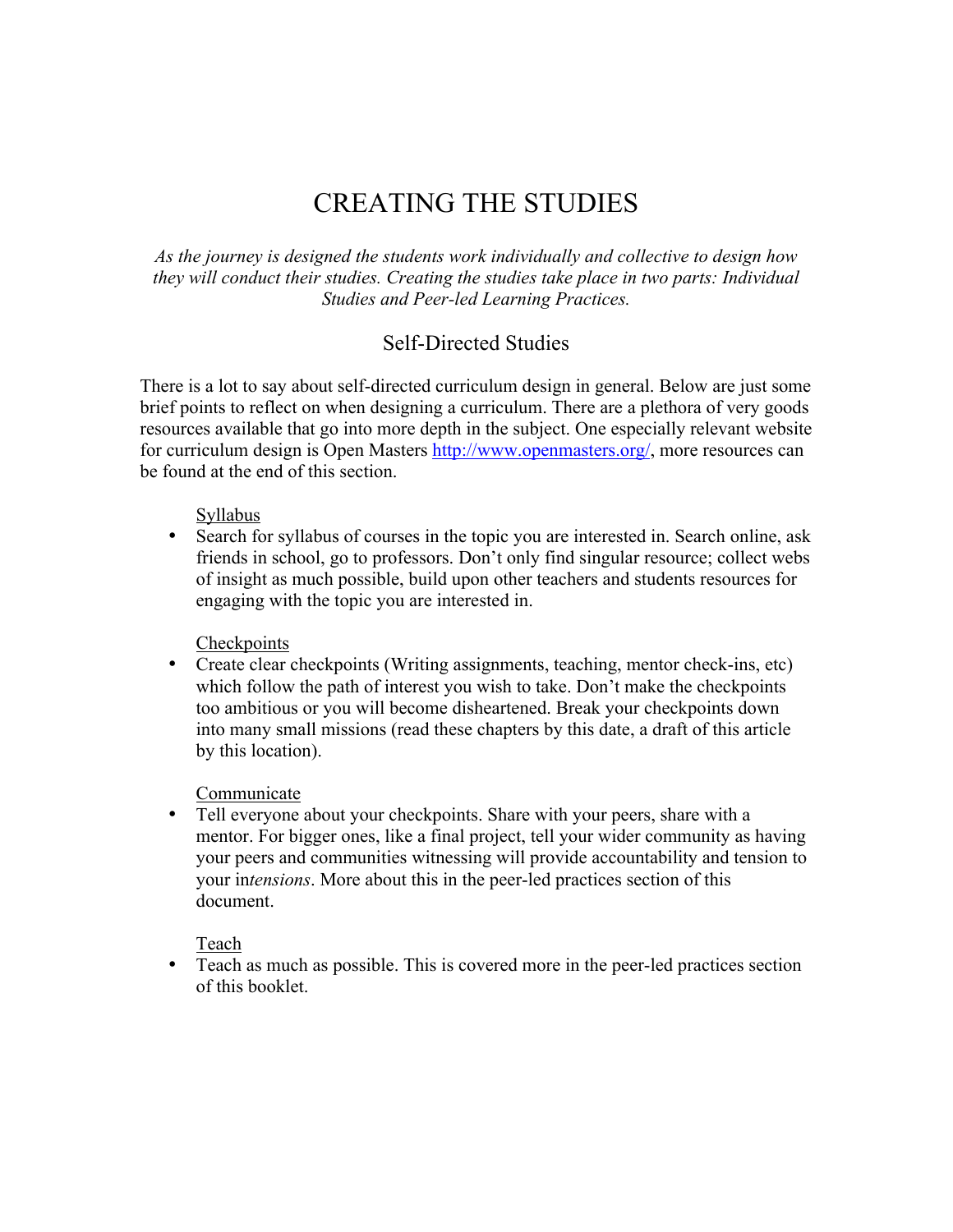## Studying While Journeying

Resource Preparation

• The more preparation that you can do before you set out the better, as once you are on the journey it may prove very challenging to get your hands on the resources you need.

Hold Structure

• Hold the guidelines and structures of your studies with all the strength you have AND be open as the creative chaos of life on the road hits.

Location Relevance

• One thing to think about is ways that your studies can relate to the places you pass. Whether in content or process, e.g conducting interviews along the way, studying local fauna, giving pop-up presentations. This will bring the whole experience more alive weaving the studies and journey ever deeper.

## Challenges Faced by Self-Directed Students

Motivation.

• Stepping out of an institution for ones learning can at first be like stepping into a void of willpower, as the source of motivation, the weight of the school as witness, disappears. This is one of the biggest challenges, and like the rest of the challenges, is addressed by the peer-led learning practices discussed later in this section. The peer-led practices can provide the needed accountability, support, and rhythm to overcome the potential self-directed learner's vacuum of external motivation. The work of motivation will be a never ending dance, never feel defeated and simply keep trying to improve. Remember that part of what you are learning as a self-directed student is the *capacity* of self-motivation. It is a difficult and incredibly valuable ability that takes time to cultivate and is never finished.

**Continuity** 

• Self-directed studies and the quality of life on the road will always be working to disperse your attention. Students might find themselves drawn to jump from interest to interest. Students may be prone to not push through the difficulty to come to real understandings. In creating ones self-directed curriculum always search for how you can make your path of learning as continuous as possible. Be flexible but steadfast with your questions and intentions.

### Prejudice

• Knowledge, left completely alone, will always tend toward a fragment view of things. We will base our future learning on our pre-existing prejudices. Find as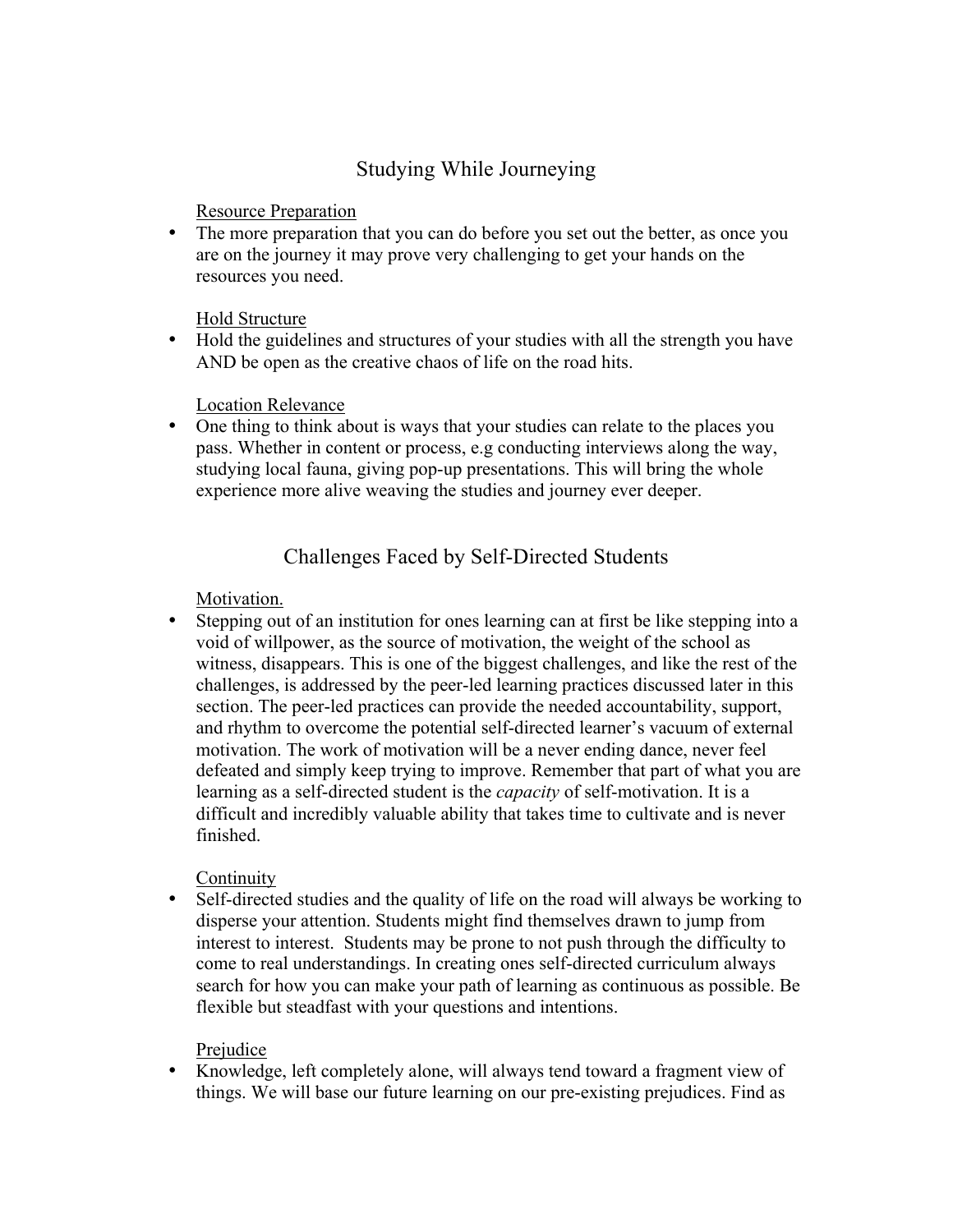many and diverse outside sources as possible to help expand your understanding. Keep a systems perspective on the resources you are selecting so that the insight you are gaining can resist fragmentation. To expose yourself to diversity, you must *actively* seek that which seems alien to you.

#### Production

• This challenge is particular to a journey context. While journeys are incredibly rich and inspiring it can be hard to carve out longer periods of extended stillness that can be required for producing out of your studies. Writing essays and the like become much more challenging practically. When creating your self-directed curriculum you can ask yourself what are the key pieces you want to produce and really focus on those when you get a chance, knowing that there is a lot more there that will be digested in the months to come after the walk is completed.

Some resources that can help with this are:

Open masters P2p edX coursera udacity uncollege udemy great courses

## Creating the Peer-led School

On CA it is the peer-led practices which make the learning possible. There are many different particular forms that this can take. At its core it consists of one thing - creating a *learning culture of accountability and passion*! It cannot be stressed enough how definite a role this culture will play in the success of the studies on a CA journey. As much as CA is at first created simply by the shared intention of the core team, the studies are created entirely out of the students' collective intention towards how they choose to learn.

Four elements that will be essential for creating the learning culture are:

#### Teaching

Finding ways for students to be teaching is an invaluable way for them to be deepening their learning. Creating moments at which students are expected to be teaching each other, or those they pass, provides anchor points for their thinking, keeping them accountable to their process. Teaching is also one of the best ways to see what you don't know.

#### **Witnessing**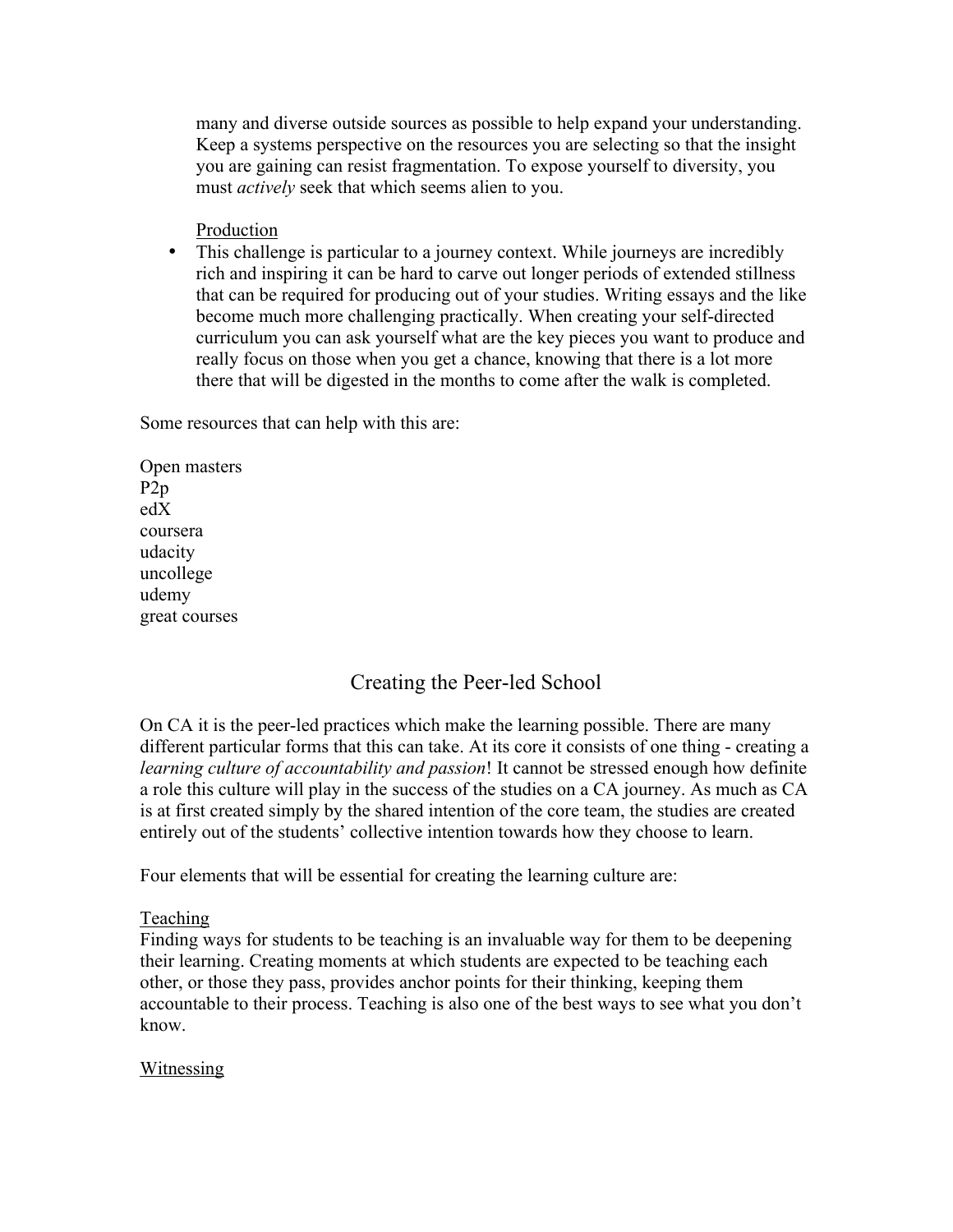We are social beings and to remain focused and inspired we must be witnessed. The same is true of studies, in leaving an institution, a very large impersonal witness; practices must be created to witness each other's studies. This can happen in the teaching but can be extended beyond into more regular and dynamic ways (see the end of this document for examples).

#### Collaborating

One valuable resource on a CA journey is the many interesting individuals studying *different* topics. This makes it a rich experience when the many disciplines can come together around a shared topic, each student bringing their own lens to the focus at hand. This can also provide a welcome break from ones individual topic of study. These times on previous CA journeys have proven to be some of the most fruitful learning experiences. We highly encourage when designing a CA to see how the most shared study can happen. Perhaps an entire journey is formed with shared studies.

#### Rhythm

On the journey things will always be influx, there will always be reasons that you don't want to, or feel you can't, follow through with some of the study practices. It is of the utmost importance that students stay committed and push through, doing everything possible to keep rhythm, to stay committed to whatever forms you have chosen. The practices can of course change but always do so consciously. Perhaps a certain practice begins to feel a little empty. Don't let it just fade away. Consciously let it go and see if there is another way perhaps to be engaging better. This rhythm, this commitment to show up for the practices is a collective act, the one which provides a foundation in the midst of the chaotic and always dissolving quality of trying to study on the road. The more this commitment is held the stronger the culture of learning will be.

## Group Practices

Five practices that have been used in previous CA journeys as peer-led learning practices are:

#### Study Check-ins

Study check-ins are an incredibly simple form. Once a week students gather in a circle and spend a couple hours sharing 5-10 minute summaries of the past week of their studies and talk about their intentions for the week to come. This is a simple routine in which the shared intention to be studying is re-affirmed.

#### Mentor Groups

Once a week students gather with a consistent group of 3 or 4 peers to challenge and reflect on each other's study process and threads of content. The mentor groups meet for a couple hours during a walking or study session and through meeting with the same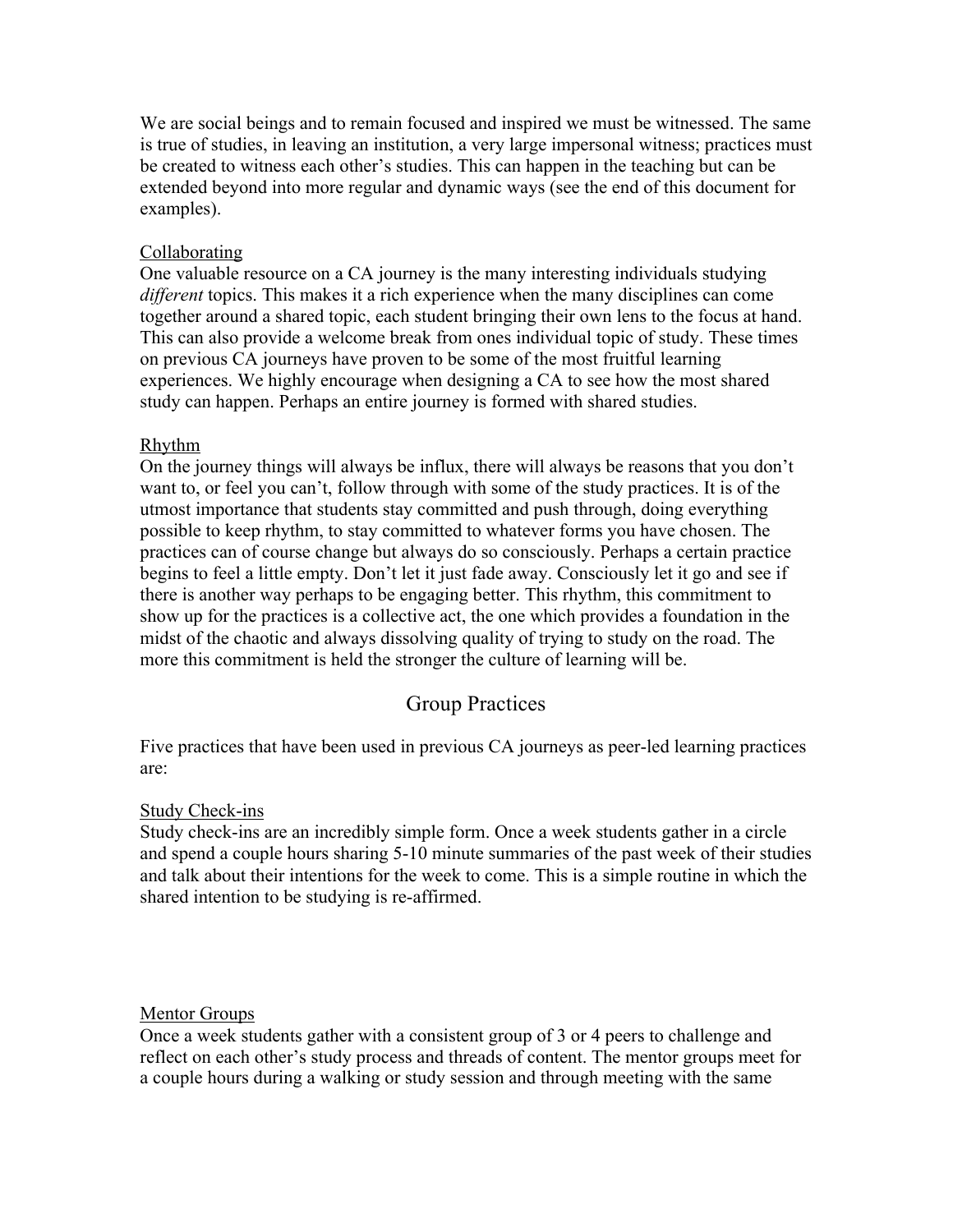smaller group of peers regularly a more in-depth process of peer-accountability can develop.

#### Lessons

Lessons taught by the students provide an anchor of accountability, a space for sharing their findings, and a chance to see what they still don't know.

#### Focus Weeks

The Focus weeks are times on the walk during which students study the same topic. The Focus Weeks are designed as a point of intersection, where students with similar interests can gather around a chosen topic, exposing students to a greater spectrum of study and building a greater shared sense of learning.

#### Nodes

The Nodes are designed to give students the opportunity to teach what they have learned to people in the cities they pass through and to hear from local experts. The nodes can be a day, a week, or a month of sedentary shared learning that opens a Classroom Alive to the public and local teachers.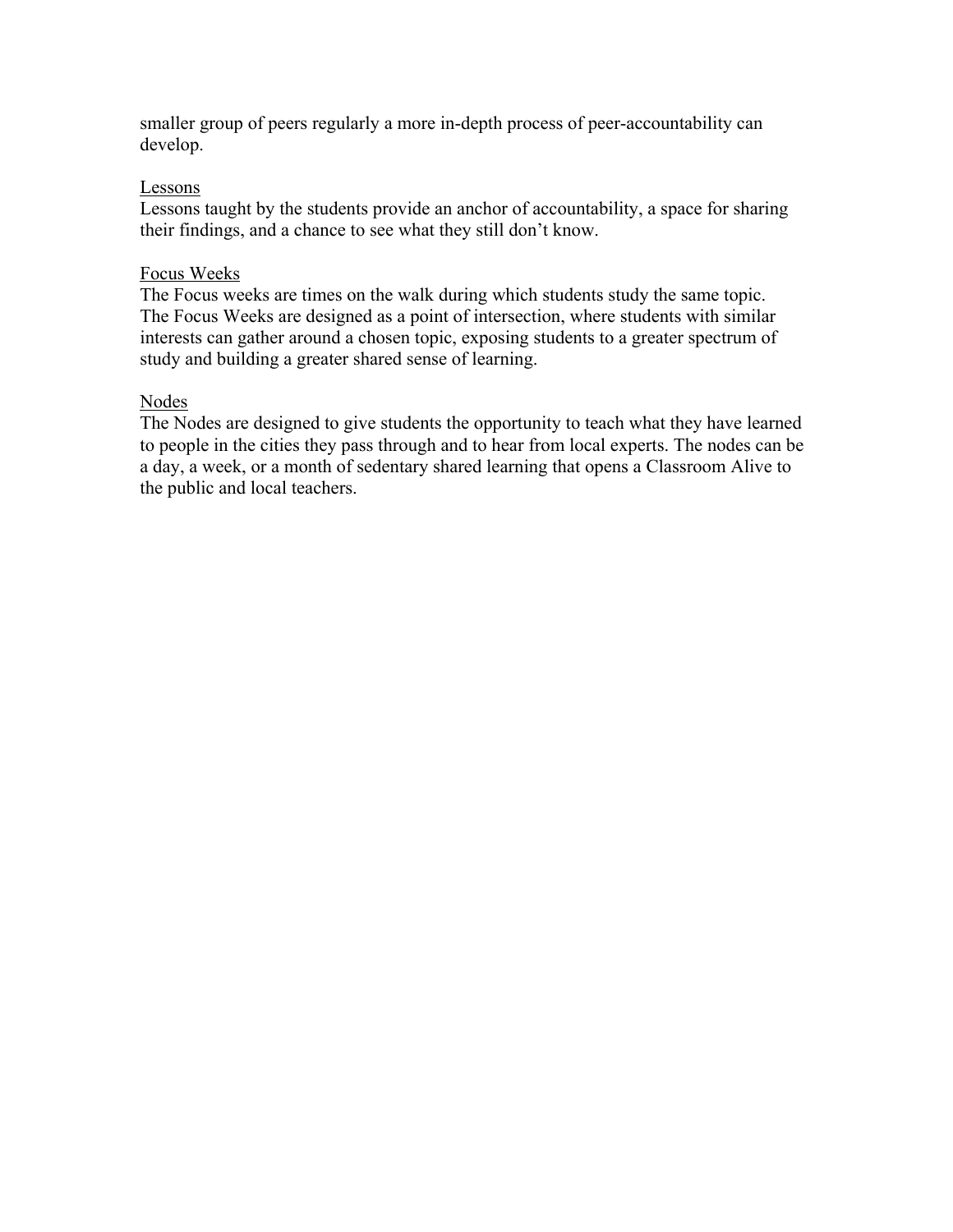## THE PRACTACALITIES OF THE JOURNEY

*The group of students walk and study together, continuously creating their peer-led journey school.*

#### Food

You will be challenged to streamline food, both shopping and cooking. What is the exact amount of food you need, what kind of food do you need, who is going to cook, how will you cook, etc. are all questions you will have to answer.

#### Water

Water is an essential practicality that must be considered. Purification and access are the two areas to address. Access of course depends entirely on the environment one is passing through. For most places which are not in the vast wilderness, finding homes along your route should be no problem. Do some research about the areas you will pass, if there are more wild sections, research more carefully, there are a lot of resources (maps, guidebooks etc.) which will have specific information about water sources.

Pills or pumps are your two main routes for cheap purification. There are different benefits and drawbacks to any purification system. Pumps are generally healthier but more time consuming and breakable. Again if you are on a route that has you going through even sparely populated areas you can simple be asking for drinking water from those you pass. It is always good to carry back-up water purification pills even if you are travelling through populated areas. Carrying a few extra empty litres of water bottles can give flexibility when in need. Whenever possible asking for water is a meaningful part of a Classroom Alive journey as it is an easy moment to interact with strangers and meet the culture of the place you are passing.

#### Route

You can plan the entire journey in whatever level of detail you like before you set out, but there will always be things to be navigated once you are on the road. In addition to larger questions that might arise, there is also the element of the day-to-day navigation. This level of meticulous detail which needs to factor in everything from water sources to the groups energy level needs to be done on an ongoing basis but can be circulated amongst the group throughout the trip. To help do this task on previous trips, teams have used a mix of maps, guidebooks, Smartphone's with saved routes, and notes from websites and blogs. Often the best maps will be found in the big cities closest to where you are going. Sometimes guidebooks for regions can be found online or in farther off cities. Simple traditional topographical trail maps have been found to be the most useful.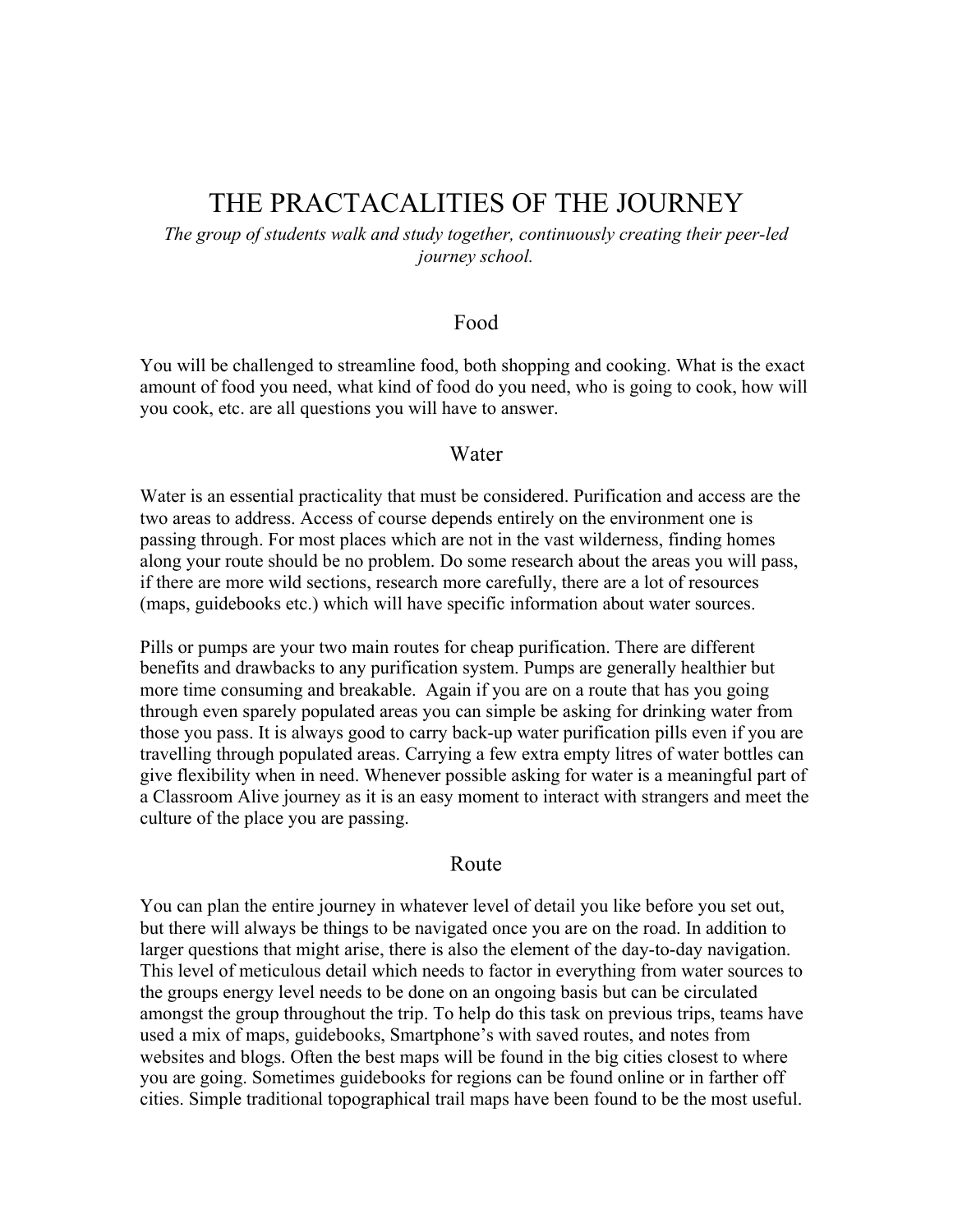If you are in a tight situation Google maps and screenshots can be used if you have an opportunity for network access, especially on more road based routes this can be a truly viable option. And sometimes maybe you are just supposed to get lost.

### Wild Camping

Housing is another large practicality of life on the road. The journeys that have happened so far have almost exclusively used tents and camping. Camping is enriching and it keeps you outdoors, and flexible. You can pitch your tent almost anywhere, and if not for free, it is definitely the cheapest housing one can find! In general wild camping (camping in places that are non-official camping grounds) is a much more possible activity then most people imagine. Almost all over the world it is an option with the biggest hindrance being safety in some countries. In more urban areas ask around for a squat or for community centers, college campuses, or strangers with yard space. When asking be playful and warm.

The possibility to be sleeping outside each night can play a large role in choosing your overall route. A CA journey on which you could not be camping could quickly become much more complicated and costly.

### Daily Schedule

In creating the foundation of CA the core team should define the rough outline of what a day on the journey will look like. The main goal is to create a clear intention as to **how, on a daily basis, will the students be undergoing their self-directed studies?** This will obviously change from day to day but it is essential that you are clear on what your goal is, even if the goal itself is be totally spontaneous! You could define how many hours a day you aim to study or where in the day you will fit the studies. An example of other trips is on the right:

| $06.00 - 07.00$ |                  | <b>Morning Practices</b>            |
|-----------------|------------------|-------------------------------------|
| $07.00 - 07.45$ |                  | Packing                             |
| 07.45 - 08.30   |                  | <b>Breakfast</b>                    |
| $08.30 - 10.30$ | <b>1st Block</b> | <b>Walking Session</b>              |
| 10.30 - 12.30   | 2nd Block        | <b>Study Session</b>                |
| 12.30 - 13.30   |                  | Lunch                               |
| 13.30 - 15.30   | 3rd Block        | <b>Study Session</b>                |
| 15.30 - 17.30   | <b>4th Block</b> | <b>Walking Session</b>              |
| 17.30 - 18.30   |                  | <b>Setting up Camp</b>              |
| 18.30 - 20.00   |                  | <b>Dinner</b>                       |
| $20.00 - 21.00$ |                  | Story/check-in/Biography & Campfire |
| $21.00 - 22.00$ |                  | Closing the day                     |
|                 |                  |                                     |

A Day of Classroom Alive

## Physical Health

From previous journeys we have found that it takes approximately a week for the average person to adjust to the physical element of the Classroom Alive lifestyle. Be aware as people are joining that they will need extra care.